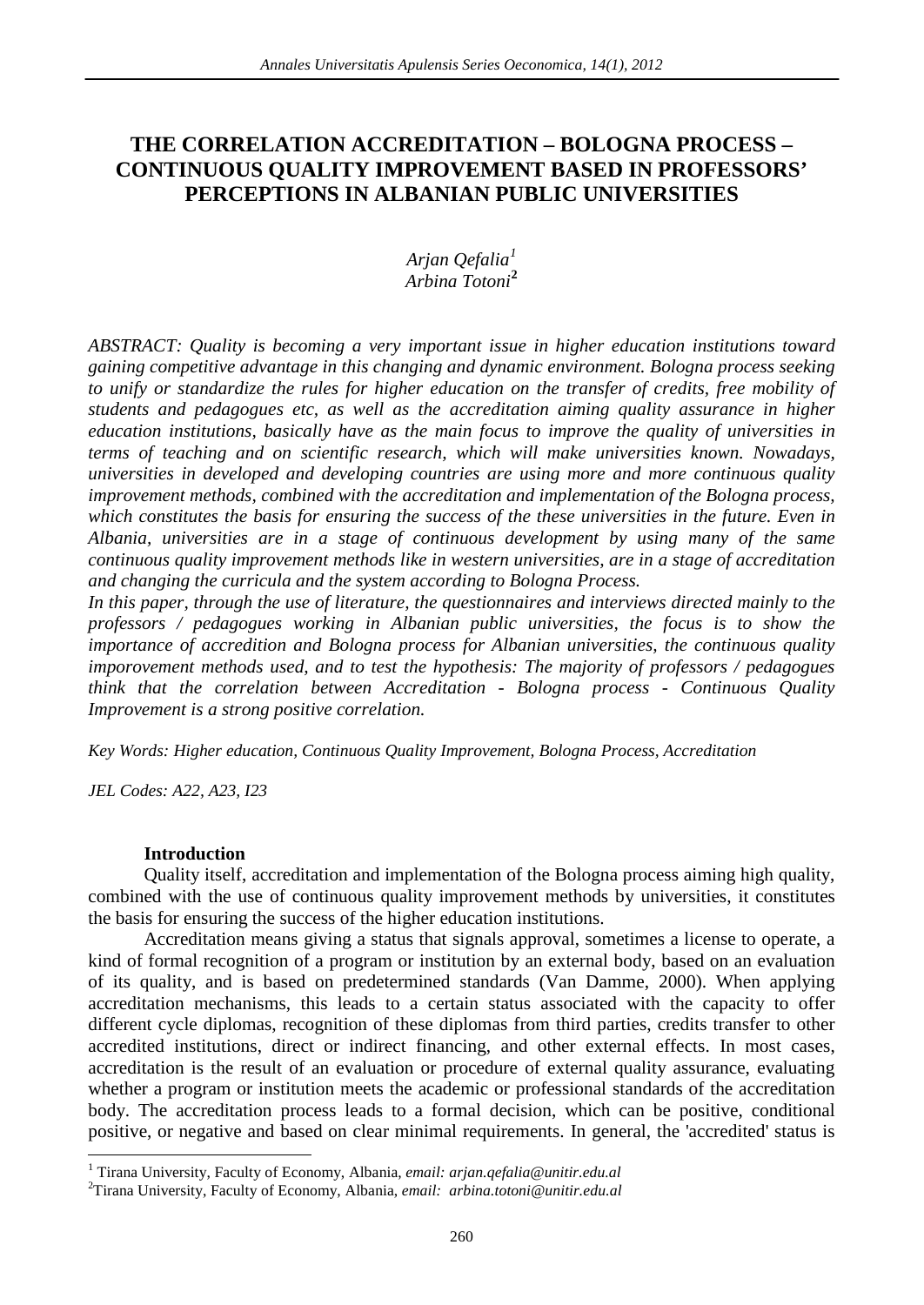given for a period of time (in the case of Albania is 6 years). A negative decision may be reviewed and procedures for reaccreditation can be done after a certain period of time. In the case of Albania, PAAHE (Public Accreditation Agency for Higher Education) is the responsible institution (public institution under the MoES - Ministry of Education and Science) for quality evaluation in higher education. Quality standards of accreditation can be placed at a minimum, as in the case of most accreditation procedures initiated by governments (or in higher levels), or when the status of accreditation is granted by professional organizations or academic networks (Van Damme, D., 2000).

Also, the Bologna process has the objective of increasing the international competitiveness of the European universities and points out the need to ensure that the European universities acquire a world-wide degree of attraction (ESU, 2009). The purpose of Bologna process and the accreditation and is to ensure the quality of the universities with the main focus 'student - the scientific community - the business community', and both relate to the focus of this study that is continuous quality improvement with its appropriate methods in order to return universities in competitive units to withstand constant changes that provides XXI century (ESU, 2009; Zgaga, 2003).

Higher education institutions to improve their selves, use CQI (Continuous Quality Improvement) methods like continuous improvement teams, benchmarking techniques, Balanced Scorecard method (Kaplan & Norton, 2001), Baldrige National Quality Award and the European Quality Award, etc, where they can focus the improvement efforts on single areas or departments with shorter times for improvements (months rather than years). CQI use teams and other techniques to improve the efficiency and effectiveness of the processes, and to improve customer satisfaction (Cullen, et al., 2003). During last two decades, many HEIs (Higher Education Institution) began to implement new management approaches like TQM (Total Quality Management) or CQI, and many HEIs use American or European quality award criteria to improve their performance (Birnbaum, 2000; Mergen, et al., 2000).

Universities in Albania during these years are facing with many problems, but they can be considered normal in developing countries (Qefalia, Koxhaj, 2011). Also, it's supposed that the application of Bologna process should serve as an incentive to provide to higher education in Albania the full view of a priority sector of the economy. To make higher education institutions more efficient and effective in social and economic aspects, HEIs should be based on their effective strategy of continuous improvement. Accreditation by one side with a clear purpose to ensure quality in HEIs, as well as the Bologna process which seeks to unify and standardize the rules for higher education regarding the credits transfer, free movement of students and professors / pedagogues etc; both in basically have the focus on improving the quality of universities in terms of teaching and on scientific research, which will make the universities known in the global arena (EUA, 2009).

In this paper there are taken into consideration only the public universities considering the fact that they have a teaching and research history, consolidated structures starting from the faculties, departments, together with the appropriate number of professors with proper qualifications. In the future, the focus will be extended even to private universities. By using the literature, questionnaires and interviews directed mainly to the professors / pedagogues working in Albanian public universities, fhe focus of this paper is to show the importance of accredition and Bologna process for Albanian universities, the continuous quality improvement methods used, and to test the hypothesis: The majority of professors / pedagogues think that the correlation between Accreditation - Bologna process - Continuous Quality Improvement is a strong positive correlation. This hypothesis is made to prove exactly how professors / pedagogues perceive this correlation, knowing that they are main stakeholders in this process (together with students). At the end of this paper, there're made conclusions and suggestions regarding this issue.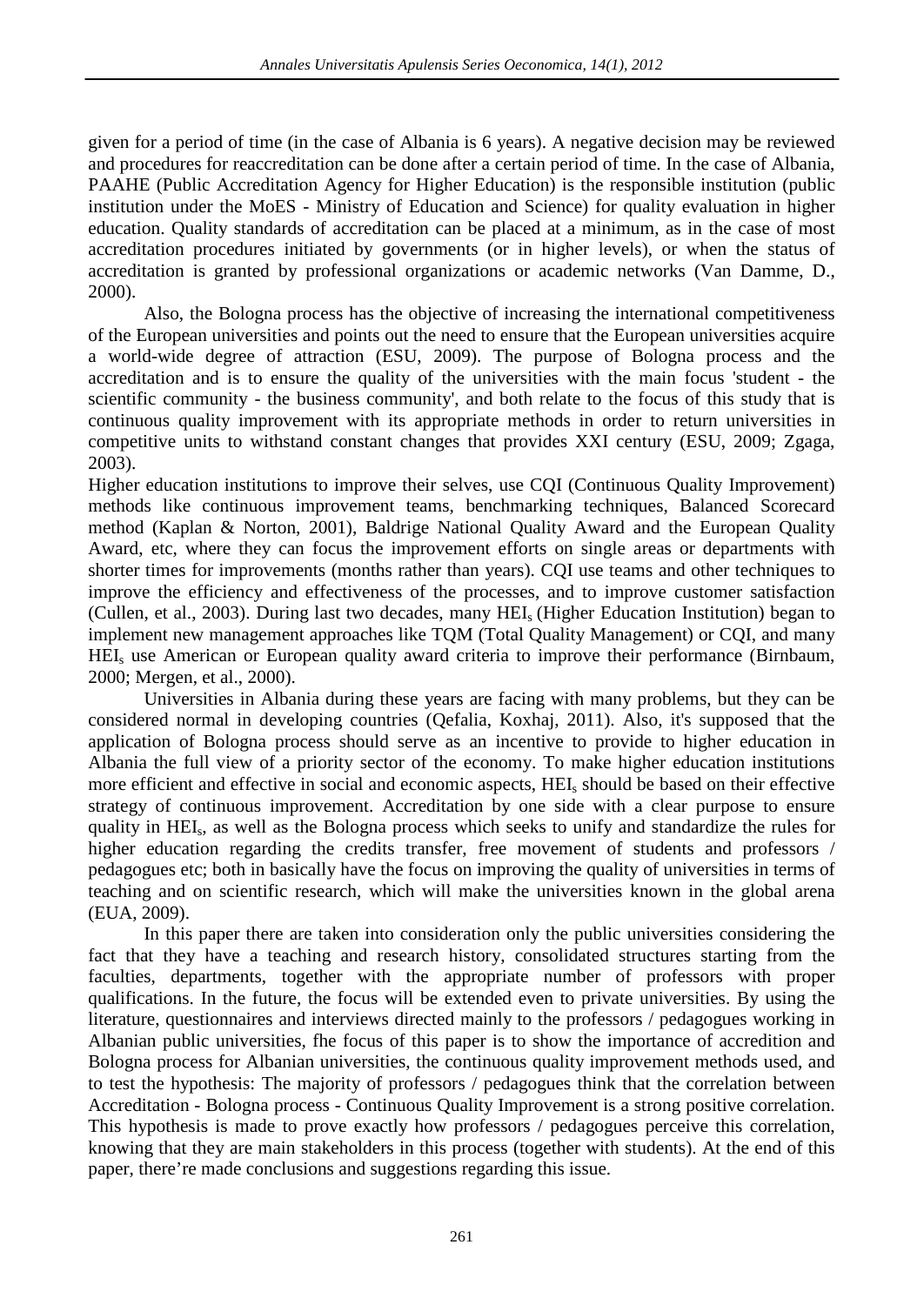#### **Research methodology**

Regarding research methodology, in this study there are used mainly qualitative methods, combined with quantitative research methods. There're used primary sources like interviews, questionnaires [distributed to professors / pedagogues working in Albanian public universities], and secondary sources (literature that exists regarding this managerial approach). In this paper it's used survey by choice (selection is random probability sample). There're collected 141 questionnaires completed by professors from higher education institutions throughout the Republic of Albania (taken under consideration 9 Albanian public universities, excluding the 3 academies), so the sample size was  $n = 141$ , and the selection covers a significant proportion the population (n / N =  $141 / 2,000 = 7\%$ , so the choice means a good representation of the population). Universities taken under consideration are the Tirana University, Polytechnic University, Agricultural University, Elbasan University, Shkodra University, Gjirokastra University, Korça University, Vlora University and Durrës University. It's used SPSS statistical program (the data are numbers) and to analyze the statistical indicators for the variables, it was proceeded with the Descriptive Analysis (Trochim, 2006).

#### **Accreditation of Albanian public universities**

Accreditation gives external recognition of quality for HEIs, a quality that is highly desirable for the recognition of credits, diplomas, financing, and for obtaining legitimacy in the educational system, to employers, students, scientific community, society (citizens) and other stakeholders (ENQA, 2005). In exchange for the willingness of institutions to comply with high standards of quality assurance, governments in the following periods are trying to give more autonomy at the institutional level (this is part of their long term strategy; the same is for the strategy of Albanian universities). When institutions gain more autonomy, external accreditation, it is often seen as an affirmation of self-regulation capacity of the institution. In these circumstances, external accreditation becomes more important as for the mobility of students and teaching staff, and for the recognition of credits obtained between different universities.

Under the changes and reforms that have occurred in Albanian higher education to adapt to the requirements and European standards under the Bologna process, quality assurance in universities is one of the main elements of this reform (Qefalia, Rrumbullaku, 2010). The combination of internal evaluation with external evaluation of the HEIs is the indispensable tool for increasing quality. Institutions responsible for quality assurance in Albanian higher education are PAAHE and AC (Accreditation Council) in collaboration with MoES, and HEI<sub>s</sub> too. PAAHE has as its main responsibility the quality assessment in HEIs at institutional and/or program level. Internal evaluation (first phase) is carried out by own staff of HEI<sub>s</sub> and external evaluation (second phase) is performed by an external experts group for HEIs under evaluation; a process that is performed according to the criteria, procedures and guidelines developed by PAAHE and approved by the AC. The procedure for external evaluation is given in Fig. no. 1 (PAAHE, 2009).



**Fig. no. 1 - Procedure of external evaluation: ex-ante, first and periodical**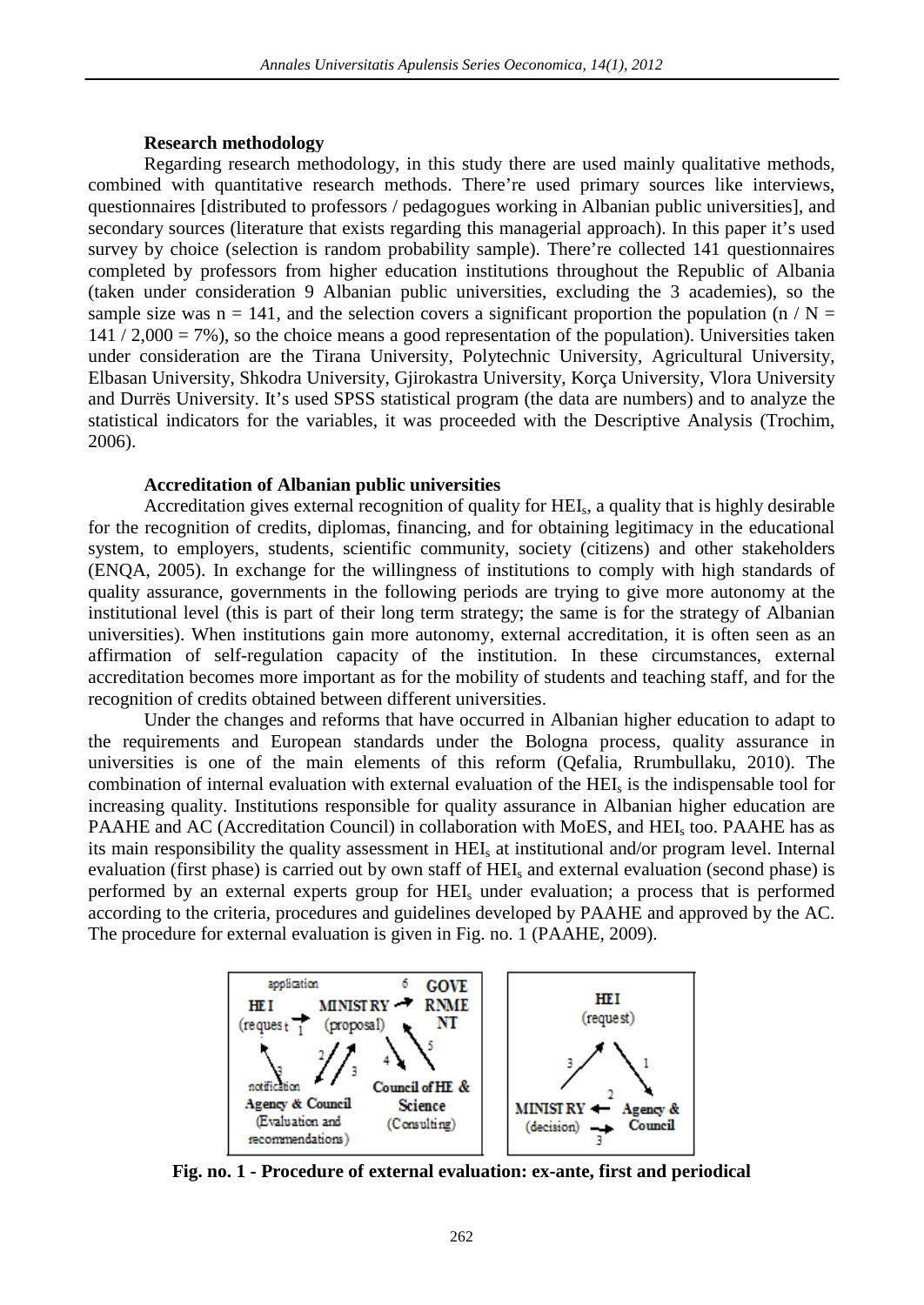Source: PAAHE (2009). *Annual Report on the PAAHE activities (Albania): External quality assurance in Albanian HE,* p. 15-18.

#### **Evaluations made in Albanian HEIs**

PAAHE based in legal acts and other bylaws in the field of higher education has made evaluation of study programs applied by public HEI<sub>s</sub> as a result of reorganization of higher education studies based on the law no.9741, dated 21.5. 2007 'On Higher Education in the Republic of Albania' and the Bologna reform.

For more than a decade, the number of institutional and programs' evaluations in HEI<sub>s</sub> is growing, meaning that highest leaders of the universities are more conscious and aware regarding accreditation process. In Albania operates more than 47 higher education institutions public and private with a total of 950 programs offered by them; more specifically: 13 - Public HEIs, 5 - HEIs in Tirana, 6 - regional HEIs, 1 - Military Academy, 1 - Albanological Academy, Total = 570 study programs;  $45 -$  Private HEI<sub>s</sub> from which 35 HEI<sub>s</sub> in Tirana; Total = 380 study programs (PAAHE, 2011).

During 2011, PAAHE has made the evaluation of new study programs, even estimates in the context of the accreditation process of private HEIs, cognitive activities and training for new evaluation criteria, etc (for more see Fig. no. 2). More specifically, the total number of new study programs (including three - study cycles) reviewed by PAAHE is 440 (174 public and 266 private) (PAAHE, 2011). Also, during 2011 there're completed institutional and program evaluations for seven new HEI<sub>s</sub> which are licensed or are in the licensing process.



Source: PAAHE Report, 2011 (MP<sup>1</sup>: Professional Master). Self-Assessment Report of PAAHE (Albania), p. 7-8.

Regarding the tendency of evaluation in higher education, we can say that in the past was a tendency of the evaluation of programs at departmental level. Regarding the current situation, there's a shift in the intermediate (mixed) evaluation; initial evaluation is at program's level, followed then by periodic evaluation that focuses more on institutional evaluation and less on program level. Regarding the near future, there'll be an evaluation tendency mainly at the institutional level, but by focusing on Internal Quality Assurance.

#### **Bologna process and its importance**

Bologna process aims increasing the international competitiveness of the European universities and shows the need to ensure that the European universities acquire a world-wide degree of attraction (ESU, 2009). Bologna process seeks to unify and standardize the rules for higher education regarding the three cycle studies system, credits transfer, free movement of students and professors / pedagogues etc, focusing on improving the quality of universities in terms of teaching and on scientific research (Mikkola, et al., 2007). The purpose of Bologna process and the accreditation and is to ensure the quality of the universities with the main focus 'student - the scientific community - the business community', and both relate to the focus of this study that is continuous quality improvement with its appropriate methods in order to return universities in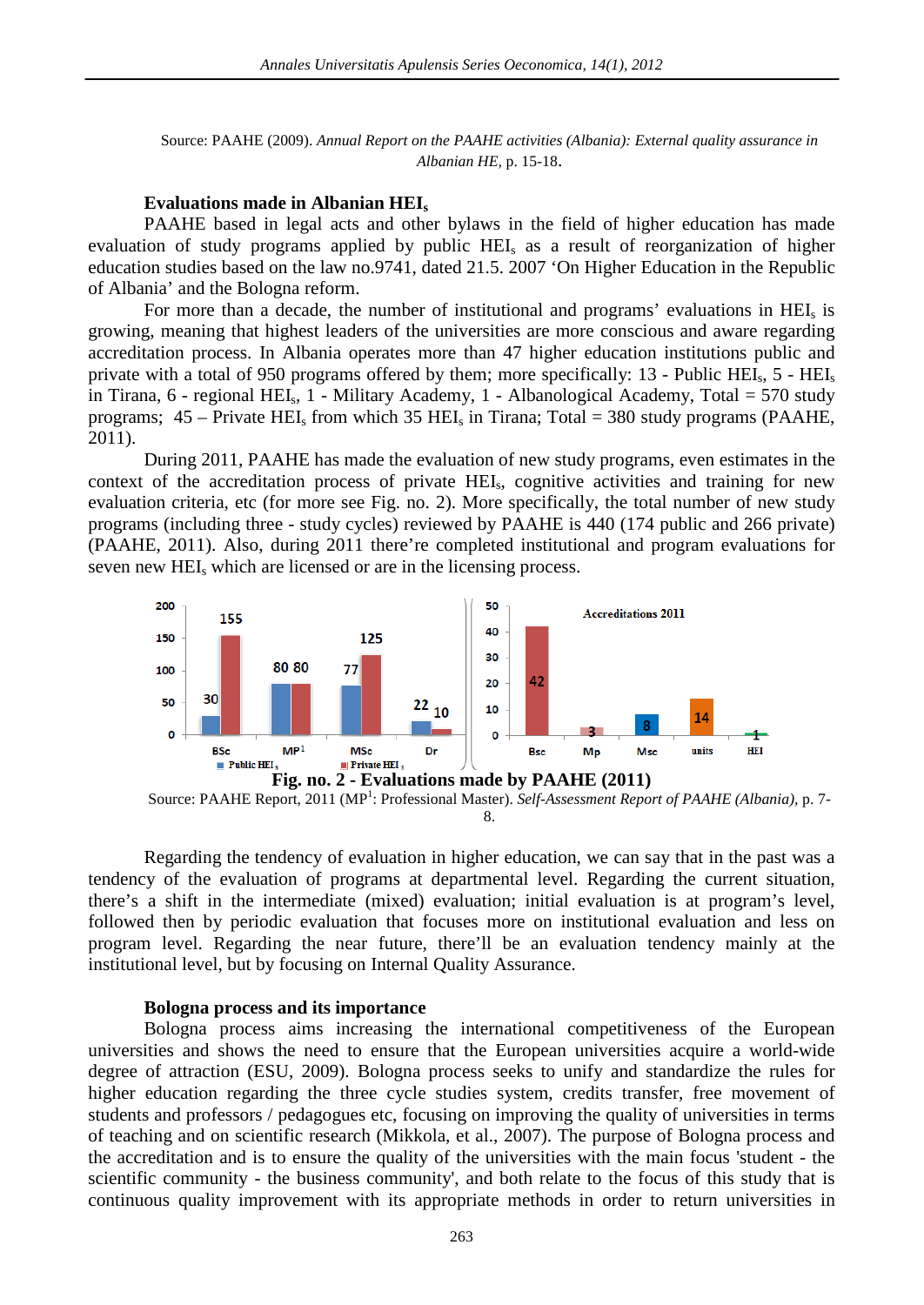competitive units to withstand constant changes that provides XXI century (ESU, 2009; Zgaga, 2003).

*Students* are among the main stakeholders to be taken into consideration*.* They are the main customer of the service the higher education institutions offer. Students seek chances to be educated in a system with high standards equivalent in the regional market and broader. Higher education institutions should address questions like this: What are our products / services? Who are our customers? Who we are? and Which will be the future organizational issues and how they will be resolved?

*Scientific Community***.** The role of scientific community is to make possible the achievement of the higher education institution's objectives regarding the Bologna process. Considering the fact that scientific community has the ability to develop new curricula, to create opportunities for students to develop research, it's the nation's cultural memory, it's the pride of generations; scientific community constitutes the basis to enable new developments in universities and to implement new approaches like Continuous Quality Improvement etc.

*Business community* is an important part because it employs graduates and finances many activities organized by higher education institutions and by the students. Universities must better serve the business community if they want to survive or to develop successfully in an environment that is becoming more competitive. There must be stimulated cooperation between universities and business community to achieve better results in: growth and improvement of the standards of higher education while at the same time in line with those objectives that higher education is charged by the Bologna process, qualified and capable work force, increase of the number of students in priority sectors such as tourism, exact sciences, industry etc.

What can be said is that Albanian public and private universities are making maximum efforts to adapt their systems and curricula in accordance with the requirements of the Bologna process. Such elements include three - cycle education system, creating credits system, and are making positive efforts to promote and facilitate the mobility of students and professors / pedagogues, and universities / faculties / departments are changing the way of management taking into account in their work the main stakeholders needs: students, scientific community and business community.

## **CQI Methods used in Albanian public universities**

Continuous Quality Improvement methods that can be used by universities are:

*Continuous Quality Improvement teams* as CQI method means that employees' teams focus on a particular area (or different areas) for improvement within the organization (Goetsch & Davis, 2010; Hill, 1997).

*Benchmarking process* as a CQI method makes the systematic identification of improvement areas and then compares the institution system with procedures used by the institutions or organizations 'best practice', from within or outside its industry, and by doing appropriate adjustments or arrangements (Goetsch & Davis, 2010; Zairi & Hutton, 1995).

*Balanced Scorecard* is a CQI method that uses a set of balanced goals and criteria to review business performance and to communicate when corrective actions are needed (Kaplan & Norton, 2001). Considering that BSC (Balanced Scorecard method) method is conducted by the institution / organization strategy, it helps in communicating the mission, goals and objectives to all employees and other stakeholders.

*Baldrige Quality Award and European Quality Award* criteria regarding quality as CQI method can be used by HEI<sub>s</sub> to evaluate them related to the standards for excellent institutions. Considering continuous improvement process, the criteria for these awards focus on key areas like leadership, strategic planning, customer and market focus, measurement, analysis and knowledge management, human resources focus, process management, and institution performance (Goetsch & Davis, 2010).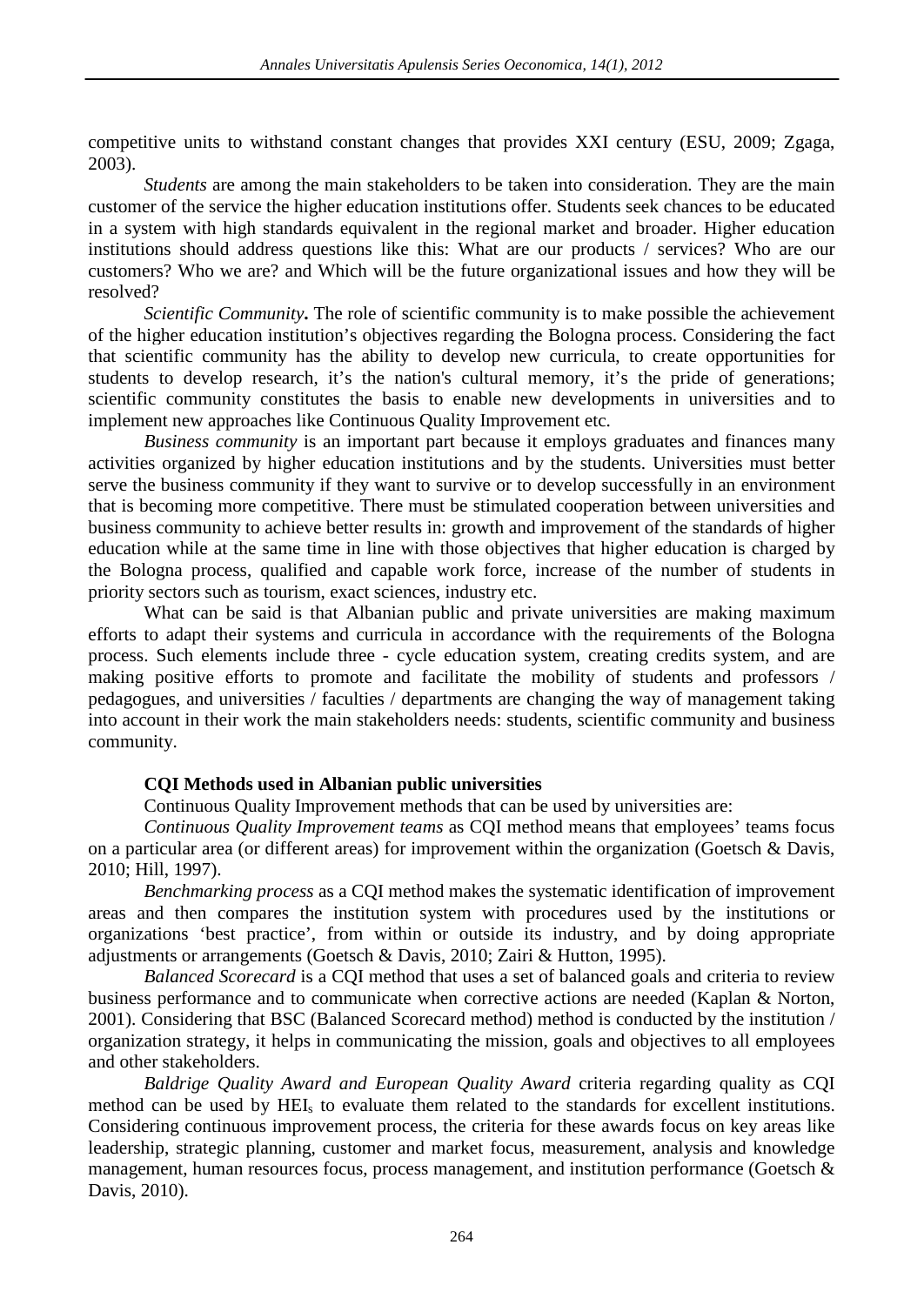From the questionnaire directed to professors / pedagogues working in Albanian public universities, 109 (out of 141) of them indicated that use CQI methods, and from the answers that listed a primary CQI method, 73 chose CQI teams, 34 chose Benchmarking techniques, only 2 chose BSC method and no one chose the method of different quality awards (see Fig. no. 3). In further analysis considering the use of CQI methods, this involves the use of CQI methods as in Fig. no. 3.



**Fig. no. 3 - Frequency of the main method (in %) used for CQI in universities / faculties / departments (from 109 users of CQI)**

# **The study of the positive correlation[3](#page-0-2) Accreditation – Bologna Process - Continuous Quality Improvement**

We discussed above regarding the accreditation, Bologna process and CQI methods that can be used to improve the quality of universities, but in this section will try to handle the perceived correlation of these elements from professors / pedagogues who are the main stakeholders in this process (together with students). To study this correlation, will be tested the following hypothesis, this depending on the perception of professors / pedagogues in Albanian public universities.

**Hypothesis.** The majority of professors / pedagogues think that the correlation Accreditation – Bologna Process - Continuous Quality Improvement is a strong reciprocal correlation (Qefalia, 2010).

To prove this hypothesis it will be used the *statistical test of hypotheses control of the proportion* of a population (Lehmann, 1997). There's statistically strong correlation when  $p \ge 0.7$ . Mark with  $\overline{P}$  - the proportion of professors / pedagogues who think that there's strong positive correlation (proportion of the choice).

There are taken under consideration 9 public universities in Albania (excluding 3 academies) with an approximate number of professors / pedagogues of 2,000 persons, therefore population in this survey is 2,000 persons. In this survey by choice, the selection is random probability sample. The number of respondents is 141, so  $n = 141$  (see Table no. 1 for the survey data distribution regarding this question; from the analysis of Authors, 2011). Choice (in percentage) =  $n / N = 141 / 2,000 =$ 7%, so the choice means a good representation of the population. The confidence interval is 95% with error rate  $\alpha = 0.05$ .

**H<sub>0</sub>:** p $\geq$ 0.7. The majority of professors / pedagogues *think* that the correlation Accreditation – Bologna Process - Continuous Quality Improvement is a strong positive correlation.

Source: The questionnaire - responses from the survey carried on by Authors (2011)

<sup>&</sup>lt;sup>3</sup> According to professors / pedagogues' perceptions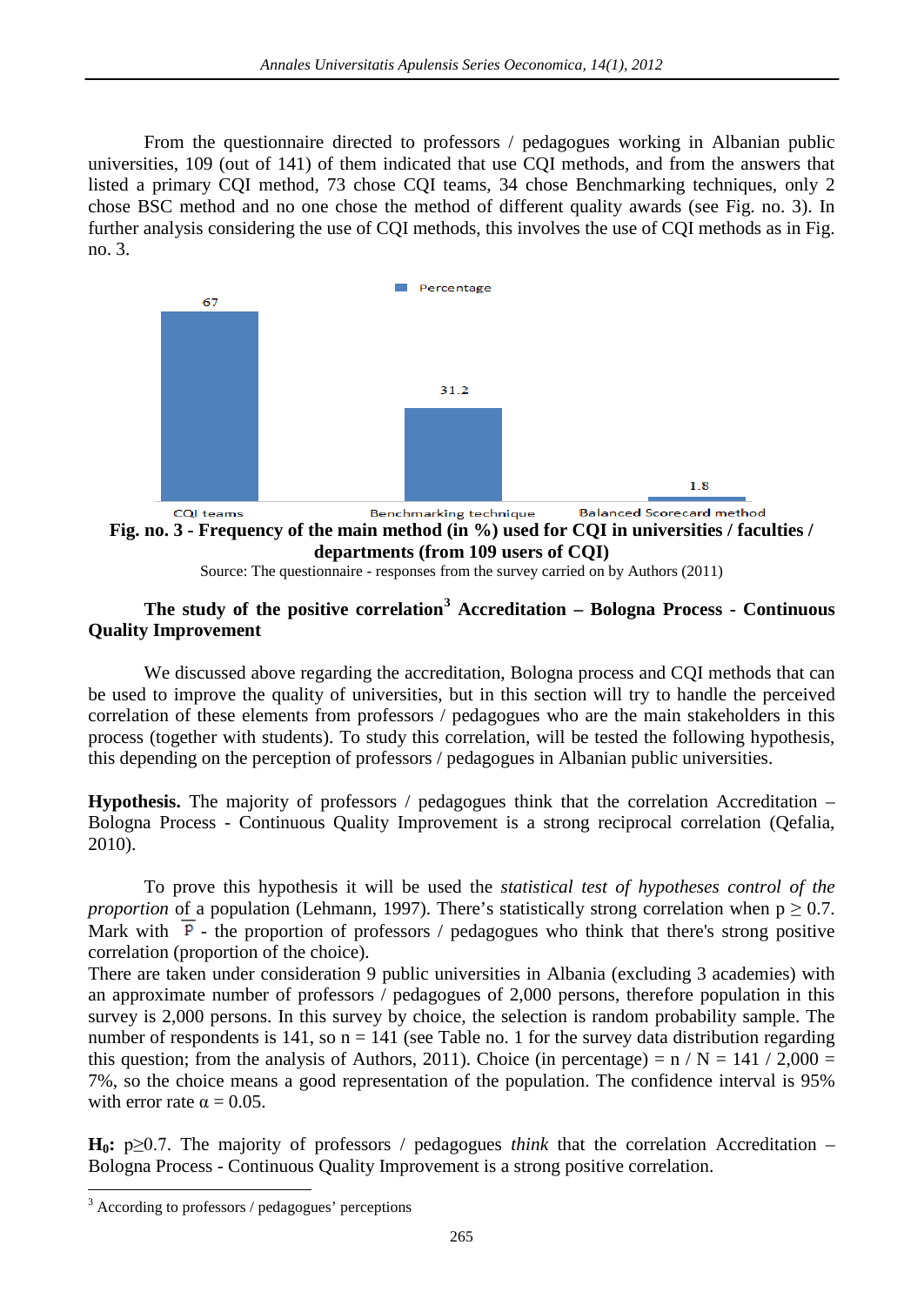**Ha:** p<0.7. The majority of professors / pedagogues *doesn't think* that the correlation Accreditation – Bologna Process - Continuous Quality Improvement is a strong positive correlation.

Hypothesis  $H_0$  is **rejected** if Z <sub>observed</sub> < - $Z_\alpha$  = -  $Z_{0.05}$  = -1.64 (value found from the normal distribution table) (Schervish, 1996).

$$
Z_{observed} = [\overline{p} - p_0] / S_{\overline{p}} \tag{1}
$$

where,  $p_0$  – the proportion limit for being considered a strong correlation  $S_{\overline{P}}$  - standard deviation of the proportion

Table no. 1

## **The strength of positive correlation: Accreditation - Bologna Process -CQI**

|           | <b>Frequency</b> | Percentage | <b>Cumulative percentage</b> |
|-----------|------------------|------------|------------------------------|
| Limited   |                  | 7.8        | 7.8                          |
| Moderated | 16               | 11.3       | 19.1                         |
| Large     | 114              | 80.9       | 100                          |
| Total     | 41               | 100.0      | 100.0                        |

Source: From the analysis of Authors (2011)

 $\overline{p}$  $= 80.9\% = 0.809$  (the value which we're interested)  $p_0 = 0.7$ 

$$
S_{\overline{p}} = [\,\overline{p}(1-\overline{p})/n]^{1/2} * [(N-n)/(N-1)]^{1/2} \tag{2}
$$

$$
= [0.809(1-0.809)/141]^{1/2} * [(2,000-141)/(2,000-1))]^{1/2} = 0.0319
$$

 $Z_{observed} = [\overline{p} - p_0] / S_{\overline{p}}$ From formula (1):

 $= (0.809 - 0.7)/0.0319 = 3.4169 > -Z_\alpha = -Z_{0.05} = -1.64$ , which means H<sub>0</sub> is not rejected, which means again **to be proved the hypothesis** expressed by the authors: "The majority of professors / pedagogues *think* that the correlation Accreditation – Bologna Process - Continuous Quality Improvement is a strong positive correlation", with confidence interval 95% and error rate  $\alpha = 0.05$ . Now it can be said by the authors that the majority of professors / pedagogues in the population (Albanian public universities) as main stakeholders in this process, thinks that the correlation Accreditation – Bologna Process - Continuous Quality Improvement is a strong positive correlation with confidence 95%

### **Final results and conclusions**

Accreditation by one side with aiming to ensure quality in higher education institutions, as well as the Bologna process which seeks to unify and standardize the rules for higher education regarding the credits transfer, free movement of students and pedagogues etc., both in basically have as main focus quality improving of universities in terms of teaching and on scientific research, which will make universities known in the region and broader.

The purpose of accreditation and the Bologna process is to ensure the quality of the universities with the main focus 'student - the scientific community - the business community', which has never happened before this, and both are related to the focus of this study, using continuous quality improvement methods combined with the accreditation and Bologna process, in order to return to universities in competitive units to withstand the constant changes that provides XXI century.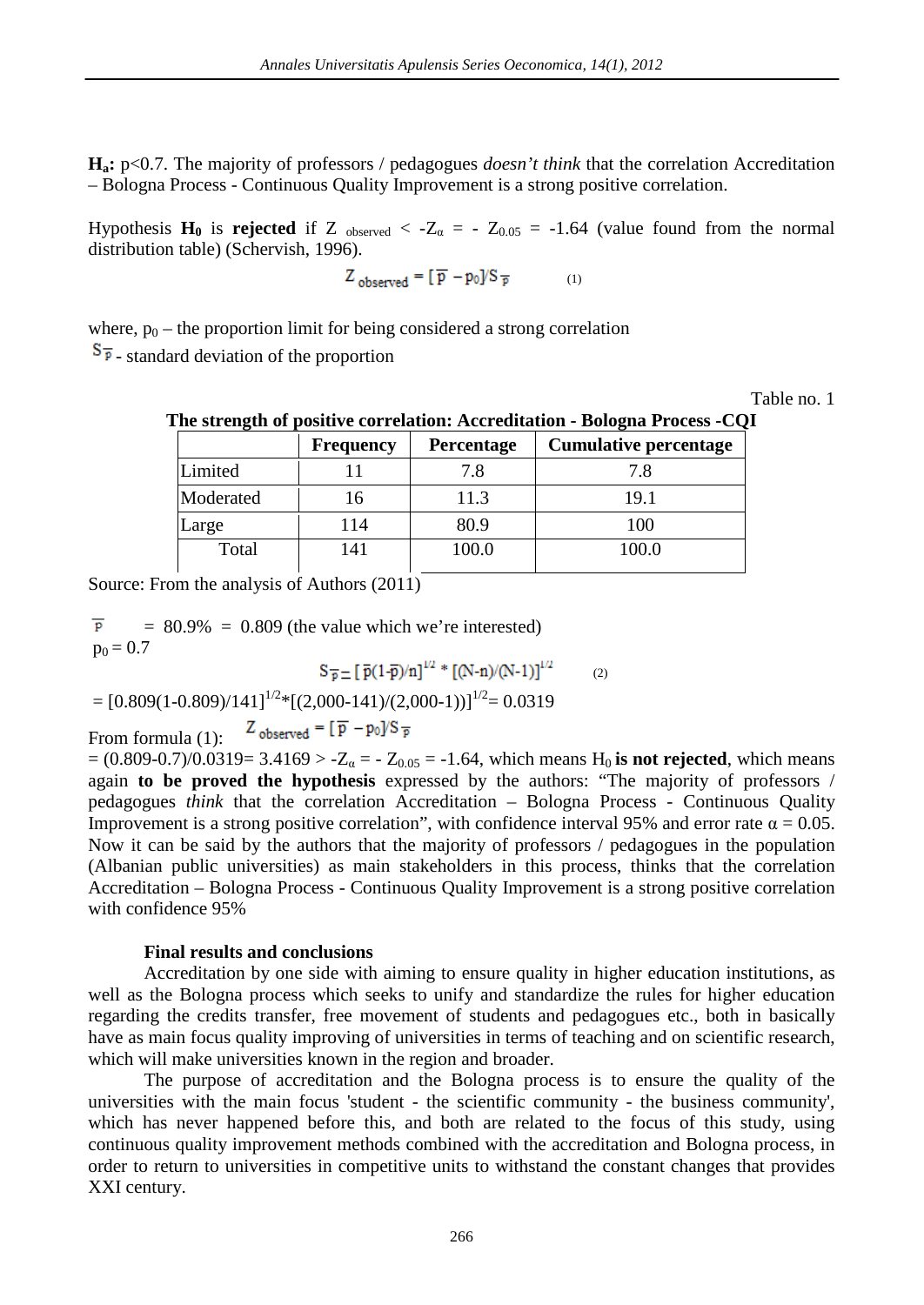It is important to say that the Albanian public and private universities are making institutional and program's accreditation, are adjusting their systems and curricula according to Bologna process, and there are using CQI Methods.

Finally, what can be said is that CQI usage is *correlated* to accreditation and the Bologna process. Any changes to each element, significantly affects to other elements. This hypothesis was proved by the authors that the majority of professors / pedagogues (as main stakeholders in this process) *think* that the correlation Accreditation – Bologna Process - Continuous Quality Improvement is a strong positive correlation with confidence 95%.

### **Further directions of research**

In this study it was proved the strong positive correlation Accreditation – Bologna Process - Continuous Quality Improvement based in professors' perceptions in Albanian public universities, although we all are aware that no research study can answer all the questions regarding a particular theme. An area for further study would be that of using specific quantitative and qualitative data regarding the implementation and results of CQI users: Albanian public and private universities. Another area would be studying the accreditation impact in improving the quality in Albanian higher education institutions. Also, another area for further research would be that of using specific qualitative and quantitative data regarding the implementation and results of Bologna Process, and its impact in improving the Albanian universities and in transforming them into competitive units in the region and broader.

## **References**

- 1. Birnbaum R., 2000. The life cycle of academic management fads. Journal of Higher Education, 71(1), 1-16.
- 2. Cullen J., Joyce J., Hassall,T., Broadbent M., 2003. Quality in higher education: From monitoring to management. Quality Assurance in Education, 11(1), 5-14.
- 3. ENQA, 2005. Standards and Guidelines for Quality Assurance in the European Higher Education Area. European Association for Quality Assurance in Higher Education, Helsinki
- 4. ESU, 2009. Bologna with Student Eyes Enhancing the Student Contribution to Bologna Implementation. ESCBI - project funded by the European Commission.
- 5. EUA, 2009. Improving quality, enhancing creativity: Change processes in European higher education institutions., available online at http://www.eua.be/Publications.aspx
- 6. Goetsch D. L., Davis, S. B., 2010. QM for organizational excellence.  $(6^{th}$  ed.),
- 7. Hill F. M., 1997. En route to TQM: Organizational learning through quality circles. Training for Quality, 5(2), 84-87.
- 8. Kaplan R. S., Norton D. P., 2001. The strategy focused organization: How balanced scorecard companies thrive in the new business environment (1st Ed. ed.)., Boston: Harvard Business School Press.
- 9. Law no.9741/21.5.2007, For higher education in the Republic of Albania
- 10. Lehmann E. L., 1997. Testing Statistical Hypotheses: The Story of a Book, Statistical Science 12 (1), p. 48–52.
- 11. Mergen E., Grant D., Widrick S. M., 2000. Quality management applied to higher education. Total Quality Management, 11(3), 345-352.
- 12. [Mikkola A.,](http://www.eric.ed.gov/ERICWebPortal/Home.portal?_nfpb=true&_pageLabel=ERICSearchResult&_urlType=action&newSearch=true&ERICExtSearch_SearchType_0=au&ERICExtSearch_SearchValue_0=%22Mikkola+Anne%22) [Carapinha B.,](http://www.eric.ed.gov/ERICWebPortal/Home.portal?_nfpb=true&_pageLabel=ERICSearchResult&_urlType=action&newSearch=true&ERICExtSearch_SearchType_0=au&ERICExtSearch_SearchValue_0=%22Carapinha+Bruno%22) [Tuck C.,](http://www.eric.ed.gov/ERICWebPortal/Home.portal?_nfpb=true&_pageLabel=ERICSearchResult&_urlType=action&newSearch=true&ERICExtSearch_SearchType_0=au&ERICExtSearch_SearchValue_0=%22Tuck+Colin%22) [MacSithigh D.,](http://www.eric.ed.gov/ERICWebPortal/Home.portal?_nfpb=true&_pageLabel=ERICSearchResult&_urlType=action&newSearch=true&ERICExtSearch_SearchType_0=au&ERICExtSearch_SearchValue_0=%22MacSithigh+Daithi%22) [Aberg G. Nina.,](http://www.eric.ed.gov/ERICWebPortal/Home.portal?_nfpb=true&_pageLabel=ERICSearchResult&_urlType=action&newSearch=true&ERICExtSearch_SearchType_0=au&ERICExtSearch_SearchValue_0=%22Aberg+Nina+Gustaffson%22) [Brus S.,](http://www.eric.ed.gov/ERICWebPortal/Home.portal?_nfpb=true&_pageLabel=ERICSearchResult&_urlType=action&newSearch=true&ERICExtSearch_SearchType_0=au&ERICExtSearch_SearchValue_0=%22Brus+Sanja%22) 2007. Bologna with Students Eyes - ESIB: The National Unions of Students in Europe: p. 3-70.
- 13. PAAHE, 2009. Annual Report on the PAAHE activities (Albania): External quality assurance in Albanian HE, p. 15-18, available online at www.aaal.edu.al